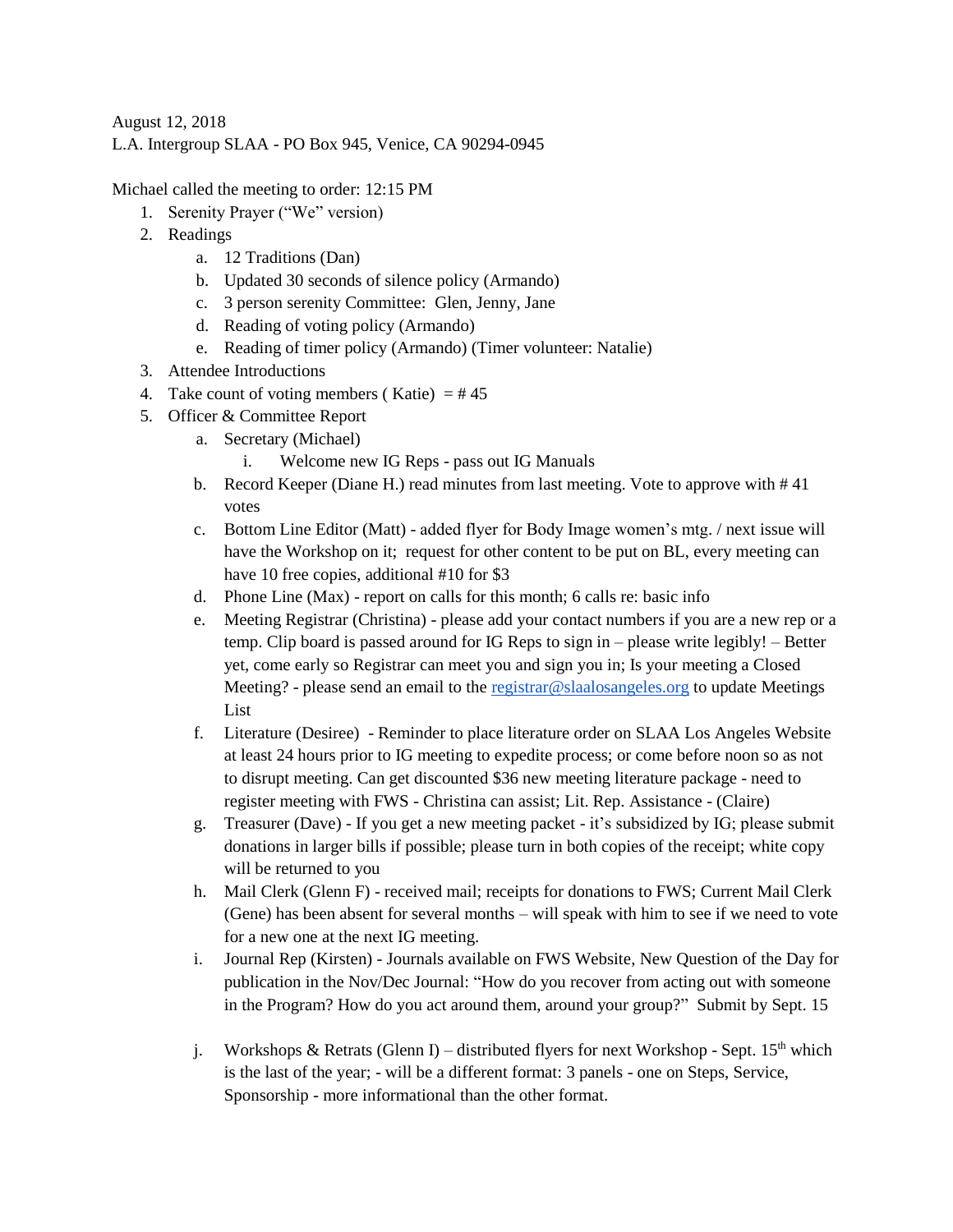August 12, 2018 L.A. Intergroup SLAA - PO Box 945, Venice, CA 90294-0945 - Continued:

- j. Workshops & Retrats (Glenn I) cont'd: Distributed Annual Retreat weekend starts on Fri. after Thanksgiving, very quiet, mainly in one group, meditative; Sat. afternoon from after lunch to dinner - group meditation; play instruments, go to beach, etc.; have to pay for all weekend - not for one day; can come late; closed must be in SLAA; no animals
- k. Webmaster for SLAA Los Angeles IG Website (Diane) Monthly Statistics: Page views: Current Meetings: 6,237; Welcome 1,763; New Meetings: 364; 40 Questions: 243; What is SLAA 177 and Literature Overview: 92; 6,832 total Sessions; 10,503 total Page Views
- l. J & T Committee (Jails & Treatment Centers) (Katie) a member of the committee who runs two panels in the valley - need volunteer to lead a panel (similar to a secretary of a meeting, but once / month.) Meet after IG here in the same room; Conglomerate of hospitals - provide them with info re: SLAA - to share with patients; Jail meeting still running every Sat. morning - members still need to fill out application to participate
- m. Social Committee (David) absent, no report
- n. Conference Literature Committee Conduit (Dave) The new S.L.A.A. Meditation book will be printed this year – meetings that use "Answers in the Heart" might consider switching
- o. Sponsorship Committee Conduit (Glenn) FWS website links to all the committees started as Long Distance sponsorship - changed to weekly sponsorship call - (info is on front of BL) 5 PM Pacific Standard - if want to be a sponsor, can go on the call and find sponsees; people who live in remote areas can find sponsors
- p. Speaker Seeker List Keeper (Michael ) can request access to it, can sign up to be on it Literature Copier - need more for next time
- q. ABM Delegate Announcements (4 people from LA Intergroup went: Carol, Christina, Mona and Dave G. went to Annual Business Meeting of SLAA Worldwide in San Antonio, TX:

1. (Carol) gave overview report (see attached.) Take the info back to meetings - what is FWS, what do they do for us, why give \$, etc.; (FWS publishes all SLAA literature; (shipped 80K pieces of literature in the past year;) Daily Meditation Book was unanimously approved! 12 Concepts of SLAA - for next year; Online survey; The Stories Project - written & audio

2. (Christina) 1 week SLAA HOW (UK group) want to be able to sell their literature Diversity Committee - call - 9AM PST 1st SUN. of the Month - email Christina [registrar@slaalosangeles.org](mailto:registrar@slaalosangeles.org)